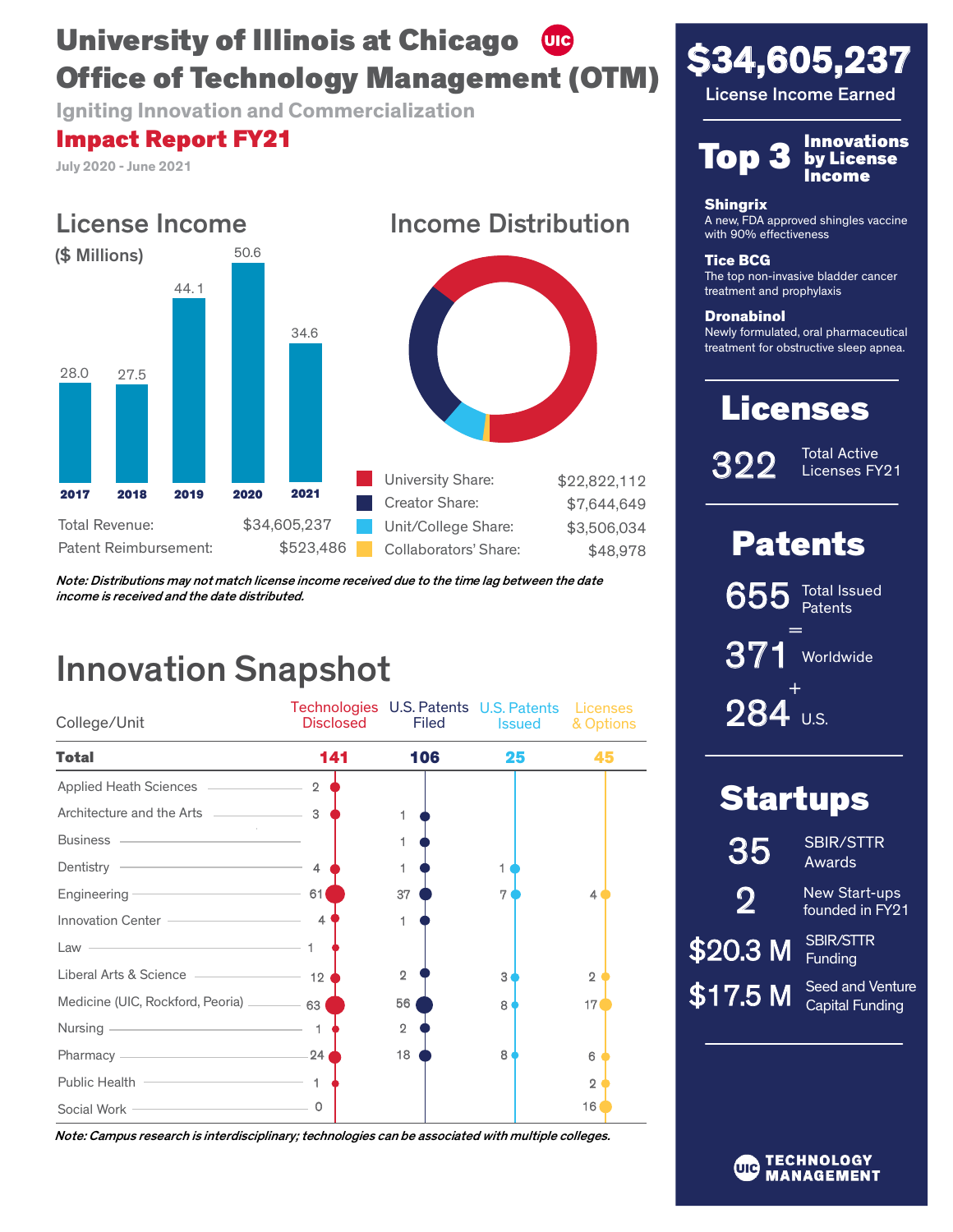### Inventor of the Year

Ramaswamy Kalyanasundaram, DVM, PhD

*Biomedical Sciences University of Illinois College of Medicine Rockford*

## Startup Highlights

#### **SBIR/STTR Award Recipients:**

*Aqualung Therapeutics Corp Arsenal Medical Avanti Biosciences, Inc Chicago BioSolutions, Inc Dupage Medical Technology, Inc Enzyme By Design MassMatrix, Inc Nano Biotherapeutics, Inc Pax Neuroscience, Inc Senex Biotechnology, Inc Shuttle Pharmaceuticals Spot Cells Tango Biosciences Yaso Therapeutics*

### Programs and Initiatives:

#### **CO.STARTERS**

Starting in Fall 2021, UIC OTM will begin providing the CO.STARTERS Core Program. CO.STARTERS Core is a three-month, cohort-based program that equips aspiring entrepreneurs with the insights, relationships, and tools needed to turn ideas into action and turn a passion into a sustainable and thriving endeavor.

#### **SBIR/ STTR**

In spring 2020, the OTM launched theSBIR/STTR consulting program to support UIC startups through the SBIR/STTR grant process. This programprovides up to 10 hours of pre & post award consultation with an experienced consultant. The program continued in FY21 with 2 participants who went on to apply for SBIR funding. This program has been approved for another year and will continue in FY22.

### Chancellor's Translational Research Initiative (CTRI)

Vinay Aakalu Peptide Treatment of Corneal Wounds

Kamran Avanaki BGscope: A Non-Invasive, Continuous Blood Gas Measurement Device

Luisa DiPietro Novel NRF2 Activators as Wound Healing Therapeutics

Peter Gyarmati Point-of-Care Detection of Bloodstream Infection

# UIC Chancellor's

#### **Proof of Concept (POC) Phase I**

Paul Goldspink Targeting 14-3-3/Troponin I in Cardiomyopathy

Russell Pesavento Coated Nanoceria as a Caries Prevention Agent

Justin Richner Dengue Virus mRNA Vaccine

Fein Song and Jeffrey Loeb GlyB4 Biologic for Neurodegenerative Diseases

Alexander Yarin and Youngkwan Song Medical Device-Related Pressure Injury Prevention

#### Xin Huang

Developing RT-LAMP Assays for the Detection of SARS-CoV-2 in Saliva

#### Sangil Kim

Development and Commercialization of a Low-Cost and High-Performance Blood Separation Device for **Diagnostics** 

Deepak Shukla Repurposing PBA as a Potent Anti-Herpes Agent

#### Meenesh Singh

Sensor-Integrated Microfluidic Device for Automated Screening of Active Pharmaceutical Ingredients

#### Peggi White

JP Wound Drain Holder Device

#### Xiaohong Joe Zhou

Method for Producing 3D Magnetic Resonance Images with Reduced Field-of-View

## Innovation Fund Chicago Biomedical Consortium (CBC)

#### **Funded Catalyst Awards**

Lee Alkureishi (UIC) and Russell Reid (UChicago) Bending the Bone – Developing 21st Century Tools for Bony Manipulation in the Operating Room

Xincheng Yao (UIC) and Tiffany Schmidt (NU) Functional Optophysiological Mapping of Intrinsically Photosensitive Retinal Ganglion Cells

#### **COVID-19 Response Awards**

Karla Satchell (NU), Vadim Gaponenko (UIC), and Viresh Rawal (UChicago) Covalent Inhibitors of the Nsp16 2'-O-Methyltransferase of SARS-CoV-2

Evan Scott (NU), Ying Samuel Hu (UIC), Melody Swartz (UChicago), and Jeffrey Hubbell (UChicago) Novel Strategies for Enhancing Vaccine Efficacy Against SARS-CoV-2

G. R. Scott Budinger (NU), Jing Liu (UIC), and Gokhan Mutlu (UChicago) Targeting Aberrant Immune Responses in Patients with Severe COVID-19

COVID-19 Research & Commercialization Awards Received

**Technology/Therapeutic Development Award from the U.S. Department of Defense Health Program, Congressionally Directed Medical Research Programs** 

#### Yulia Komarova

Novel Pharmacological Interventions for ARDS of COVID-19 Patients: Investigational New Drug-Enabling Studies: \$5.9M

#### **Chicago Coronavirus Assessment Network (Chicago CAN) Initiative from the Walder Foundation**

#### Charlie Catlett and Rachel Poretsky (DPI)

Chicago Prototype Coronavirus Assessment Network Node (PCANN): \$1.25M

#### Renee Taylor and Nahed Ismail

Chicago Can Beat COVID-19: Investigating the Efficacy of a Novel Self-Testing Approach and Persuasive mHealth Technology in an Underserved, Community-Based Sample: \$1.2M